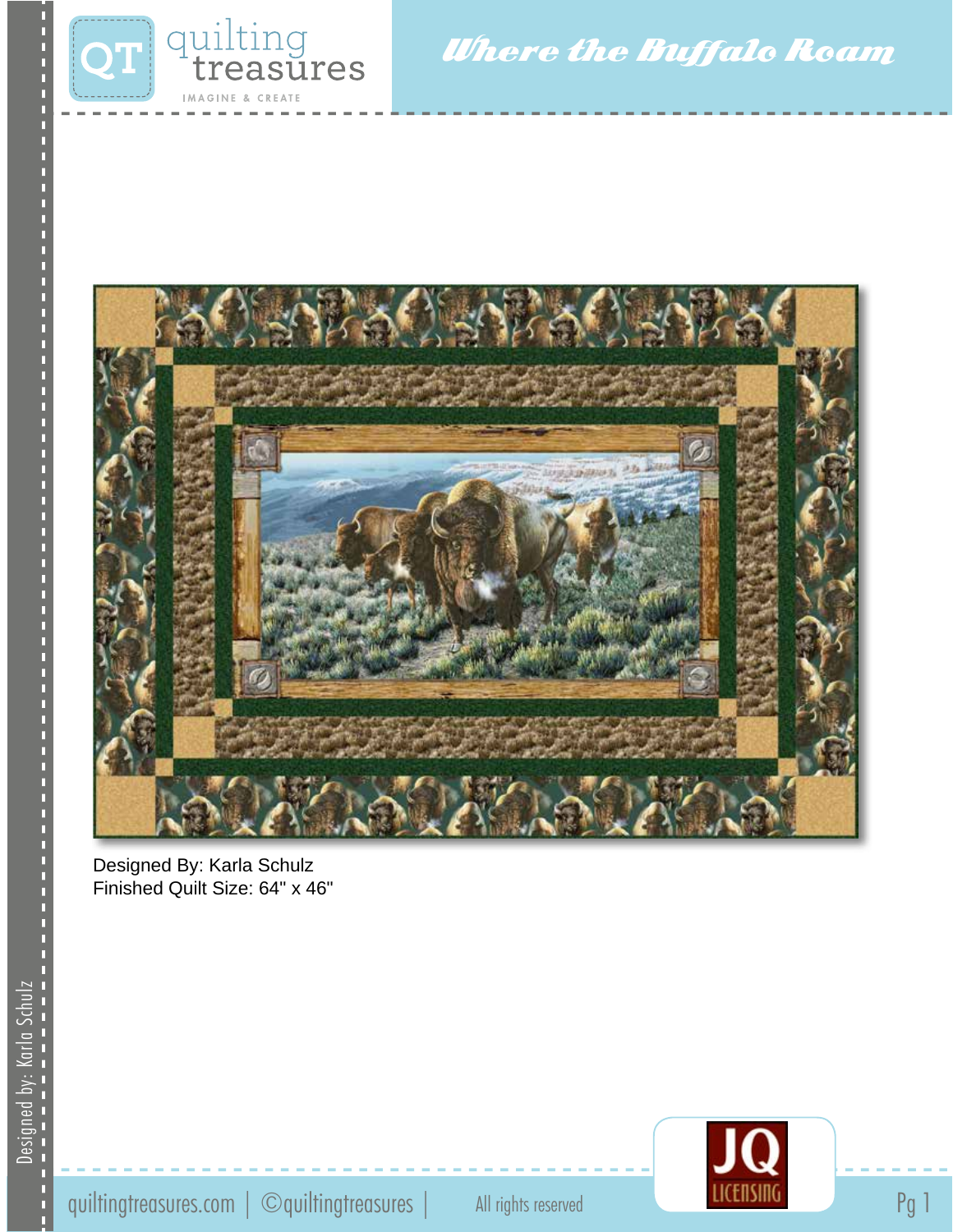



|               |          |          | <b>QUILT REQUIREMENTS</b>      |                |              |
|---------------|----------|----------|--------------------------------|----------------|--------------|
| <b>MISSED</b> |          |          |                                |                | 12<br>Kits   |
|               |          |          | Design:                        | Yards          | <b>Bolts</b> |
|               |          |          | 24988 X                        | 1 Panel        |              |
| 24988 X       |          | 24989 F  | 24989 F                        | $1\frac{1}{4}$ |              |
|               |          |          | 24990 A                        | $\frac{7}{8}$  |              |
|               |          |          | 23528 AE<br>(includes backing) | $3\frac{1}{2}$ | 4            |
| 24990 A       | 23528 AE | 23528 FJ | 23528 FJ<br>(includes binding) | $1\frac{1}{8}$ |              |

#### **Cutting Directions**

*WOF = width of fabric selvage to selvage. \* Pay careful attention when cutting directional fabrics.*

### **24988 X: Bison Panel**

• Fussy cut the panel to measure 41½" x 23½".

#### **24989 F: Forest Packed Bison**

- Trim selvage from each side of fabric length.
- Cut (2) 5½" strips along the lengh of fabric. Trim the two strips to measure 5½" x 36½" for Fourth border sides.
- Cut (4) 5½" strips across the width of remaining fabric for the Fourth border top and bottom.

#### **24990 A: Brown Bush Blender**

- Trim selvage from each side of fabric length.
- Cut (2) 4" strips along the length of fabric. Trim the two strips to measure 4" x 26½" for the Second border side pieces.
- Cut (3) 4" strips across the width of the remaining fabric for the top and bottom Second border pieces.

## **23528 AE: Camel Tonal**

- Cut (1) 5½" x WOF strip. Sub-cut (4) 5½" x 5½" squares. Sub-cut (4) 4" x 4" squares from the remainder of the strip.
- Cut (1) 2" x WOF strip. Sub-cut (8) 2" x 2" squares.
- Cut (2) 52" x WOF pieces for backing.

## **23528 FJ: Evergreen Tonal**

- Cut (6) 2½" x WOF strips for binding.
- Cut (9) 2" x WOF strips for borders 1 and 3.

# **Piercing Instructions:**

*Use ¼" seam allowances.*

*Note: Pay careful attentions to the placement of the directional fabrics.*

- **1.** Sew the 2" Evergreen tonal strips to make one long strip. *First border:* Cut (2) 2" x 41½" top and bottom border strips. Cut (2) 2" x 23½" side border strips. *Third border:* Cut (2) 2" x 51½" top and bottom border strips. Cut (2) 2" x 33½" side border strips.
- **2.** *First border:* Sew the 2" x 41½" top and bottom border pieces to the Bison panel. Press seams toward the border.
- **3.** Sew a 2" x 2" Camel square to each end of the Evergreen 2" x 23½" side border pieces. Press seams toward the strip. Sew a pieced unit to opposite sides of the quilt center. Press seams toward the border.